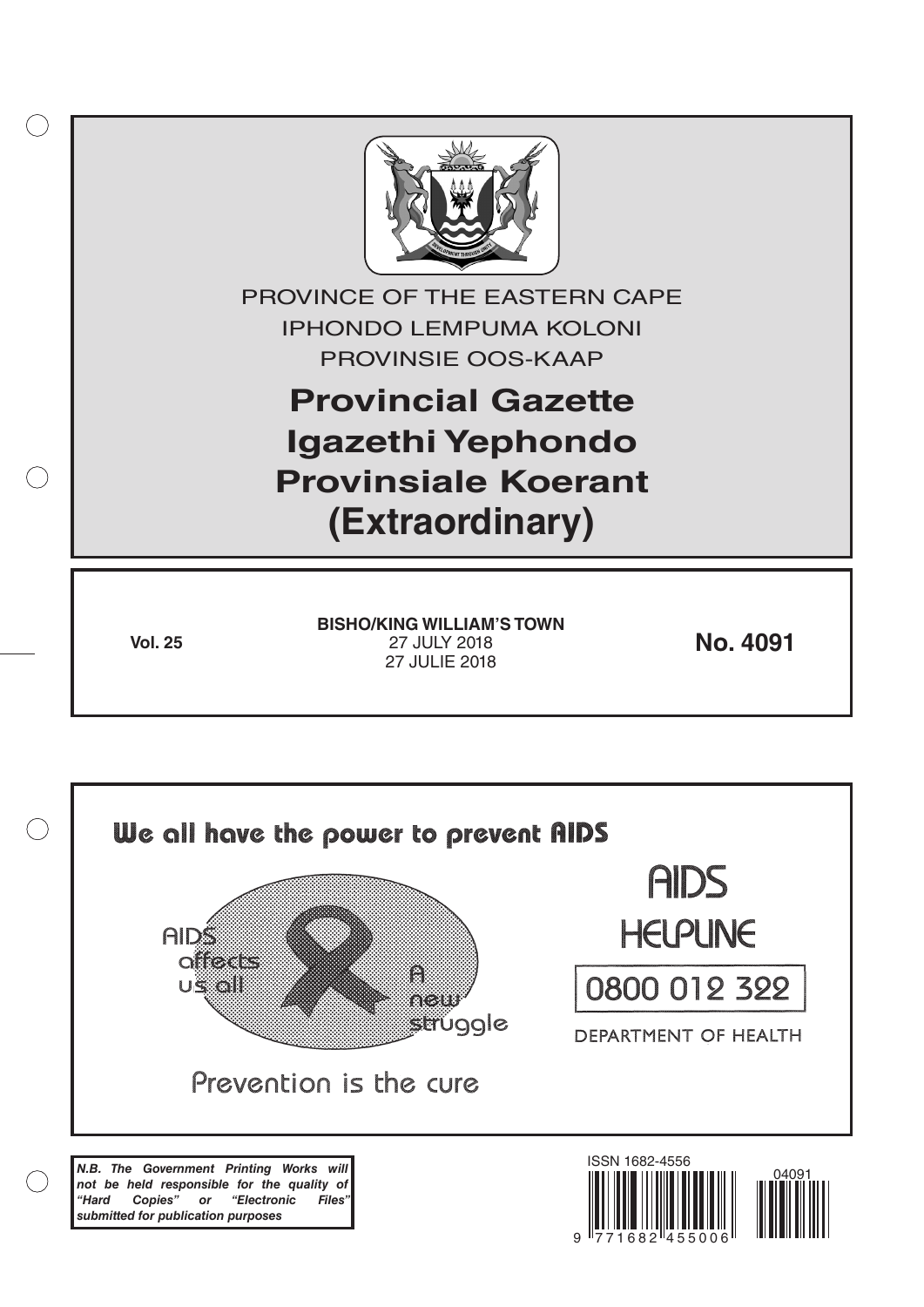# **IMPORTANT NOTICE:**

**The GovernmenT PrinTinG Works Will noT be held resPonsible for any errors ThaT miGhT occur due To The submission of incomPleTe / incorrecT / illeGible coPy.**

**no fuTure queries Will be handled in connecTion WiTh The above.**

## **CONTENTS**

|            |                                                                                                       | Gazette<br>No. | Page<br>No. |
|------------|-------------------------------------------------------------------------------------------------------|----------------|-------------|
|            | <b>LOCAL AUTHORITY NOTICES • PLAASLIKE OWERHEIDS KENNISGEWINGS</b>                                    |                |             |
| 150<br>151 | Eastern Cape Liquor Act (10/2003): Notice of lodgement of applications for transfer of certificate of | 4091           |             |
|            |                                                                                                       | 4091           |             |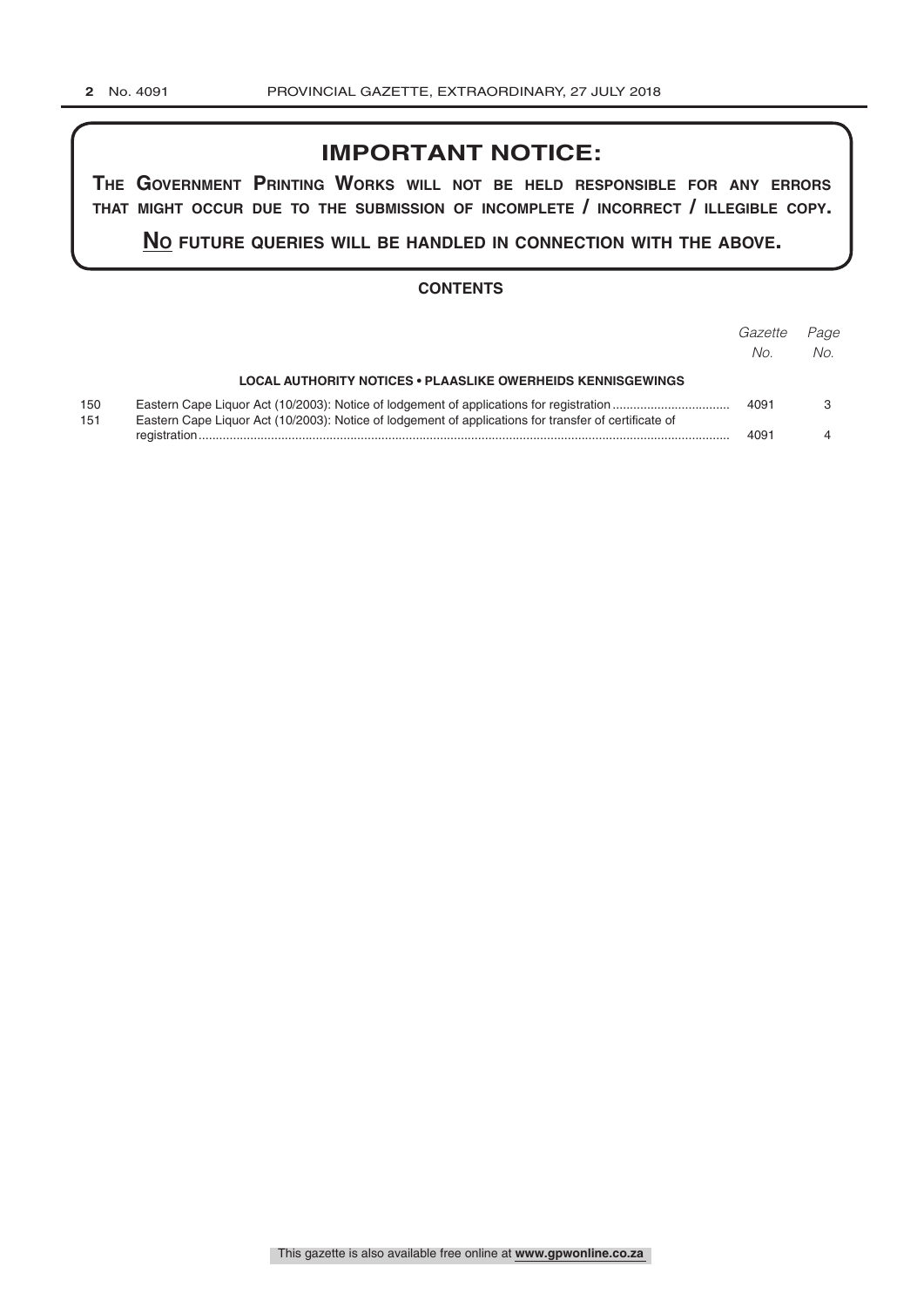# Local Authority Notices • Plaaslike Owerheids Kennisgewings

## **LOCAL AUTHORITY NOTICE 150 OF 2018**

 $1.$  CM3

 $[log \frac{1}{2}]$ 

EASTERN CAPE LIQUOR ACT, 2003 (Act No. 10 of 2003) NOTICE OF LODGEMENT OF APPLICATIONS FOR REGISTRATION

Notice is hereby given that the applications for registration, particulars of which appear in the Schedule hereunder, have been lodged with the Board. Interested parties may, free of charge, inspect any application which appears in the Schedule hereunder and may within twenty one days of this notice, lodge with the Board written representations in support of, or written objections. LERATO RADIKOANYANA EASTERN CAPE LIQUOR BOARD<br>26 July 2018 26 July 2018 SCHEDULE

|                           | 1                 | $\overline{2}$                                                    | 3                                   | 4                               | 5                                                                                                     |
|---------------------------|-------------------|-------------------------------------------------------------------|-------------------------------------|---------------------------------|-------------------------------------------------------------------------------------------------------|
| <b>Application Number</b> |                   | Name and number of<br>Ward                                        | Kind of registration<br>applied for | Kind of<br>liquor to be<br>sold | Name under which business is to be<br>conducted and particulars of the erf,<br>street or farm         |
| 1.                        | REF2013/181412/07 | Ward 1 Nelson Mandela<br><b>Bay Metropolitan</b><br>Municipality  | On Consumption                      | All kinds                       | Toro, 8575 Buffelsfontein & Titian Roads,<br>Walmer Heights, Port Elizabeth, 6001                     |
| 2.                        | REF8412251266080  | Ward 55 Nelson Mandela<br>Bay Metropolitan<br>Municipality        | Off Consumption                     | All kinds                       | Makavula's Place, 48 Makhotyana Street,<br>Motherwell N.U. 10, Steve Tshwete, Port<br>Elizabeth, 6001 |
| 3.                        | REF8303195609086  | Ward 19 Nelson Mandela<br><b>Bay Metropolitan</b><br>Municipality | On and Off<br>Consumption           | All kinds                       | Village Sport Bar, 9909 Nompunga Street,<br>Seysi, Kwazakhele, Port Elizabeth, 6001                   |
| 4.                        | REF7206015812080  | Ward 4 Raymond Mhlaba<br><b>Local Municipality</b>                | On and Off<br>Consumption           | All kinds                       | Enkandla, 87 Stockenstrom Road,<br>Seymour, 5750                                                      |
| 5.                        | REF2002/066163/23 | Ward 15 Buffalo City<br>Metropolitan Municipality                 | On Consumption                      | All kinds                       | The Hot Spot, Remainder of Portion 2 Of<br>Farm 817, East London, 5201                                |
| 6.                        | REF8606165661089  | Ward 10 King Sabata<br>Dalindyebo Local<br>Municipality           | On and Off<br>Consumption           | All kinds                       | Saida's Tavern, Gxididi Location, Ngwevana<br>Administrative Area, Mthatha                            |
| 7.                        | REF2017/425418/07 | Ward 6 Ingquza Local<br>Municipality                              | On Consumption                      | All kinds                       | High Flyers, Erf 81, Shops 7, 8, 9, 14 & 15,<br>Main Street, Flagstaff, 5410                          |
| 8.                        | REF2017448757/07  | Ward 18 Umzimvubu<br><b>Local Municipality</b>                    | On Consumption                      | All kinds                       | Spinners, Erf 1530, Shop No. C & J3A, Main<br>Street, Mount Frere, 5090                               |
| 9.                        | REF9601245568080  | Ward 14 Umzimvubu<br><b>Local Municipality</b>                    | On and Off<br>Consumption           | All kinds                       | Zenande Public Lounge, Mandileni<br>Administrative Area, Mount Frere, 5090                            |
| 10.                       | REF8012246036088  | Ward 22 Mbizana Local<br>Municipality                             | On and Off<br>Consumption           | All kinds                       | Planet Tavern, Lukholo Location, Imizizi<br>Administrative Area, Bizana, 4801                         |
| 11.                       | REF7106265890085  | Ward 1 Umzimvubu Local<br>Municipality                            | On and Off<br>Consumption           | All kinds                       | Zenzele Tavern, Bepeni Location, Mount<br>Ayliff, 4735                                                |
| 12.                       | REF2006/162595/23 | Ward 1 Mbizana Local<br>Municipality                              | On and Off<br>Consumption           | All kinds                       | Budais Trade 2000, 66 Main Street, Bizana,<br>4800                                                    |
| 13.                       | REF6608235655085  | Ward 12 Umzimvubu<br><b>Local Municipality</b>                    | On and Off<br>Consumption           | All kinds                       | Zozo Lounge, Etyeni Location,<br>Mgungundlovu Administrative Area, Mount<br>Frere, 5090               |
| 14.                       | REF5703270857083  | Ward 4 Blue Crane Local<br>Municipality                           | On Consumption                      | All kinds                       | Phumzi's Tavern, 1189 Scheepers Street,<br>Nelsig, Paerston, 5850                                     |
| 15.                       | REF8308036233087  | Ward 5 Buffalo City<br><b>Metropolitan Municipality</b>           | On and Off<br>Consumption           | All kinds                       | Masindie's Place, 58047 Mlilo Street,<br>Nompumelelo Township, Beacon Bay, East<br>London, 5201       |
| 16.                       | REF7509265639081  | Ward 14 Kouga<br>Municipality                                     | Off Consumption                     | All kinds                       | Phelis Place, Erf 7124, 58 Jacob Zuma,<br>Ocean View, Jeffreys Bay, 6330                              |
| 17.                       | REF2009/090234/23 | Kouga Municipality                                                | Special Event                       | All kinds                       | Falcodor 191, 85 Da Gama Road, Jeffreys<br>Bay, 6330                                                  |
| 18.                       | REF2017/541531/07 | <b>Buffalo City Metropolitan</b><br>Municipality                  | Special Event                       | All kinds                       | Yolo Adventurous Sunday Picnic, Briddle<br>Drift Dam, N.U. 16, Mdantsane, 5219                        |
| 19.                       | REF8508310071083  | Dr Beyers Naude Local<br>Municipality                             | <b>Special Event</b>                | All kinds                       | Wild Karoo Gala Event, Union Preparatory<br>School, 1 Plasket Street, Graaff Reinet,<br>6280          |
| 20.                       | REF5412130067087  | Sarah Baartman Local<br>Municipality                              | Special Event                       | All kinds                       | Calamari Festival, Erf 1287, 167 St Francis<br>Drive, St Francis Bay, 6312                            |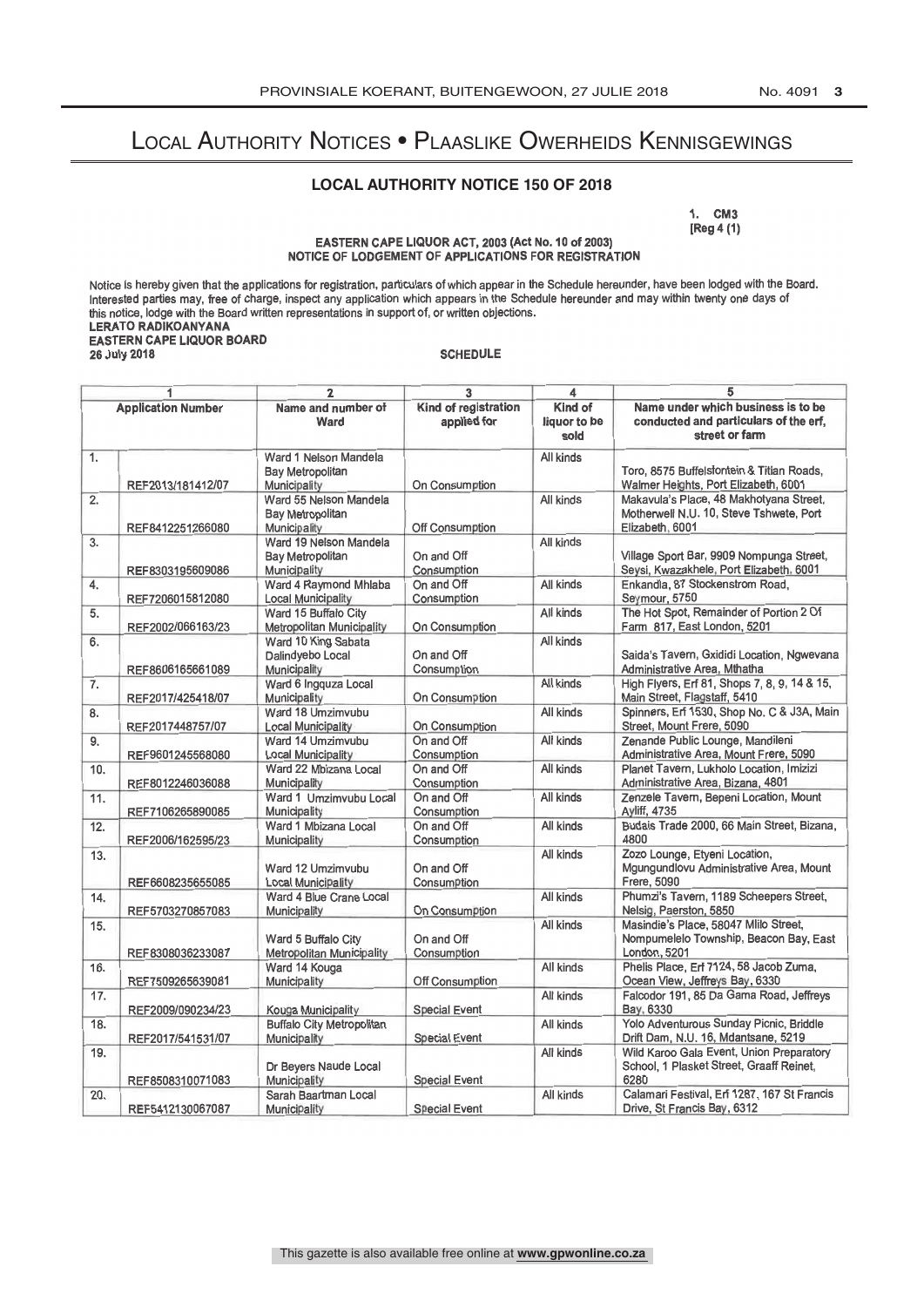## **LOCAL AUTHORITY NOTICE 151 OF 2018**

FORM 9 Reg 11 (1)]

### EASTERN CAPE LIQUOR ACT, 2003 (Act No. 10 of 2003)

#### NOTICE OF LODGEMENT OF APPLICATIONS FOR TRANSFER OF CERTIFICATE OF REGISTRATION

Notice is hereby given that the applications for transfer of certificates of registration, particulars of which appear in the Schedule hereunder, have been lodged with the Board.

Interested parties may, free of charge, inspect any application which appears in the Schedule hereunder and may within twenty one days of this notice, lodge with the Board written representations in support of, or written objections.

LERATO RADIKOANYANA EASTERN CAPE LIQUOR BOARD 26 July 2018

**SCHEDULE** 

| <b>Application Number</b> |                   |                                                                             |                                                                                               |                                                         |                                                                               |
|---------------------------|-------------------|-----------------------------------------------------------------------------|-----------------------------------------------------------------------------------------------|---------------------------------------------------------|-------------------------------------------------------------------------------|
|                           |                   | Name and number<br>Particulars of certificate of<br>of Ward<br>registration |                                                                                               | Particulars of holder of<br>certificate of registration | <b>Particulars of</b><br>prospective holder of<br>certificate of registration |
| υ.                        | ECP24468/90454/OO | Ward 54 Nelson<br>Mandela Bay<br>Metropolitan<br>Municipality               | Emagadini Tavern, Erf 22093, 92<br>Ntlobo Street, Motherwell N.U. 12.<br>Port Elizabeth, 6000 | Melikhaya Nyikilana                                     | Aaron Nyikilana                                                               |
| $\overline{2}$ .          | ECP15341/90466/OF | Ward 7 Kouga<br><b>Local Municipality</b>                                   | Thornhill Liquor Store, Erf 452,<br>Thornhill Hotel, 1 Main Road,<br>Thornhill, 6375          | <b>Ilse Allers</b>                                      | Pacispex (Pty) Limited                                                        |
| 3.                        | ECP00336/90466/ON | Ward 7 Kouga<br><b>Local Municipality</b>                                   | Thornhill Hotel, Erf 452, Thornhill<br>Hotel, 1 Main Road, Thornhill, 6375                    | <b>Ilse Allers</b>                                      | Pacispex (Pty) Limited                                                        |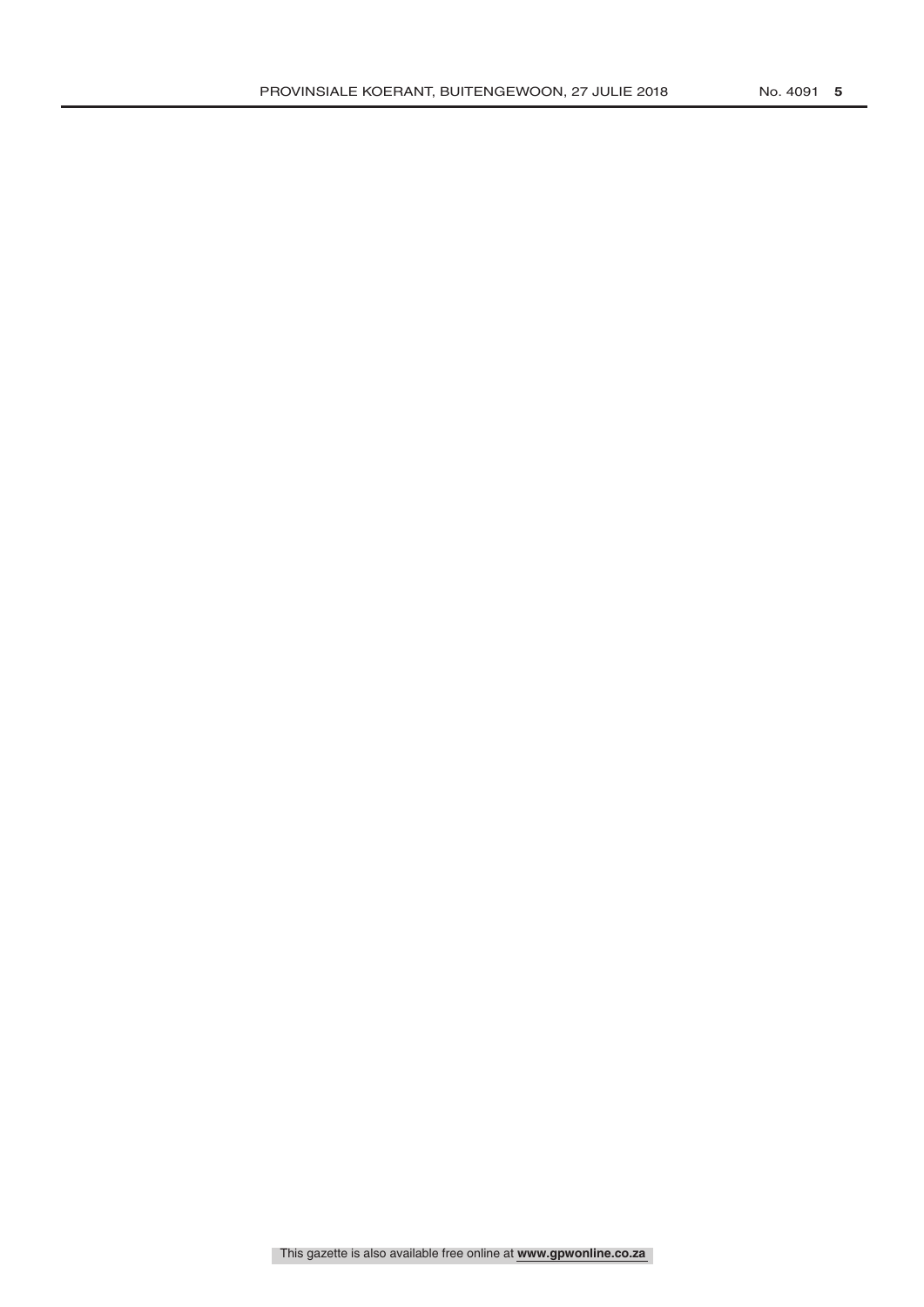This gazette is also available free online at **www.gpwonline.co.za**